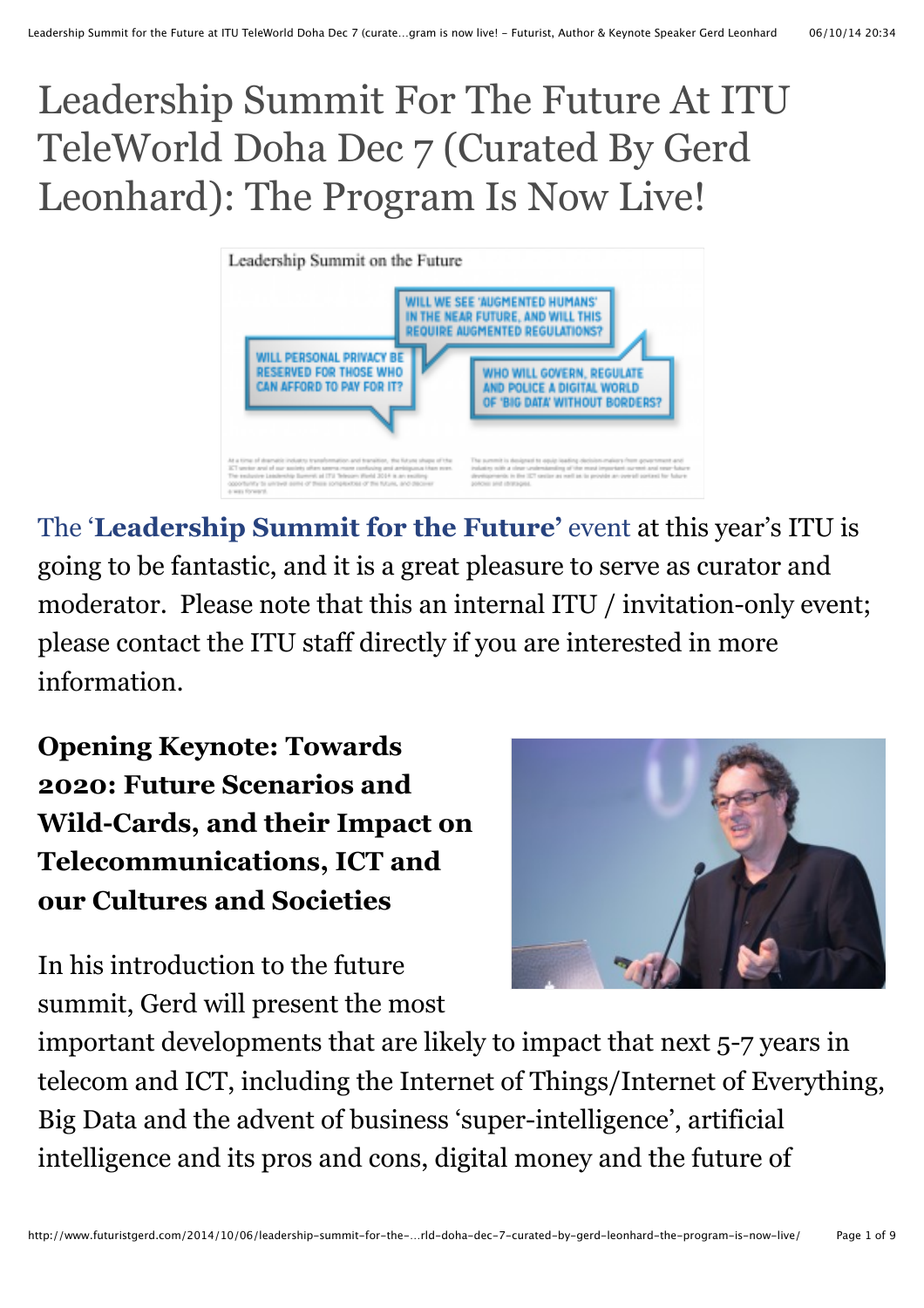currencies, drastically-increasing digitisation and automation and its impact on the future of work, jobs and education, 3D printing and the maker movement, the rise of the sharing economy, and more. Gerd will depict some likely immediate future scenarios, and deliver some select 'wild cards' to get the audience ready for the rest of the event.

#### Speaker

[Mr Gerd Leonhard,](http://www.itu.int/net4/Telecom/webs/TelecomWorld/participant/description/1200026424) Futurist and CEO, The Futures Agency, Curator and Moderator of the Leadership Summit

Keynote Speech and Live Demonstration of Roboy

## **Living with Robots – The Next Generation of Intelligent Machines**

Robots have changed our world in fundamental ways: without them, we wouldn't have all the things we love such as cars, airplanes, television, computers and mobile phones. While



initially they were confined to factory floors, they have more recently begun to move into our own living space, a space that humans and robots will be sharing, which implies that the design requirements are completely different: robots need to be able to communicate smoothly, quickly, and safely with humans. Roboy will be introduced as a messenger of this new breed of robots. Its – or his? – movement capabilities and its capacity for emotional expression will be briefly demonstrated. Roboy provides the inspiration for a "robot lounge", in which robots, rather than humans, will take care of the well-being of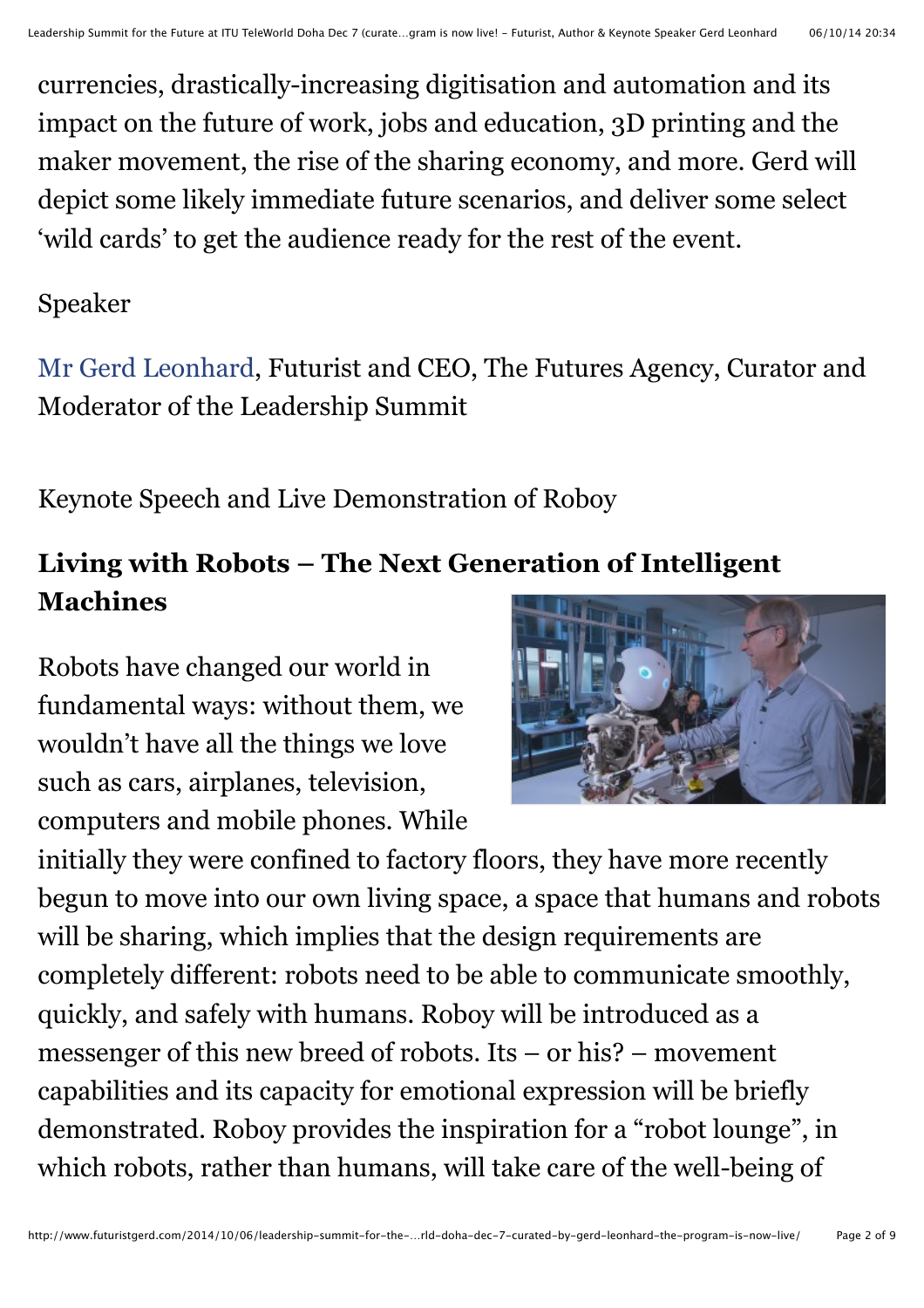customers, giving them a glimpse of tomorrow, a feel of what it will be like to closely and continuously interact with robots in a real-world environment. The robot lounge will be launched in 2015/16 in an Asian metropolis.

#### Speaker

[Prof Rolf Pfeifer,](http://www.itu.int/net4/Telecom/webs/TelecomWorld/participant/description/1200032355) Director, Artificial Intelligence Laboratory, Department of Informatics, University of Zurich (UZH), Switzerland

# **Keynote Speech: The Singularity, Exponential Organizations and the Future of Technology**

Based on analysis of the 100 fastest-growing startups and corporates in the world since 2008, we have detected a new kind of organization with completely new attributes. These are exponential organizations, scalable, flexible, responsive and collaborative.



#### Speaker

[Mr Yuri van Geest,](http://www.itu.int/net4/Telecom/webs/TelecomWorld/participant/description/1200016847) Managing Director of the

Singularity University Summit Europe (SUSE), Singularity University, **Netherlands** 

# **Panel discussion: How Intelligent Software, Artificial Intelligence and Smart Machines will Impact Humanity: Challenges and Opportunities**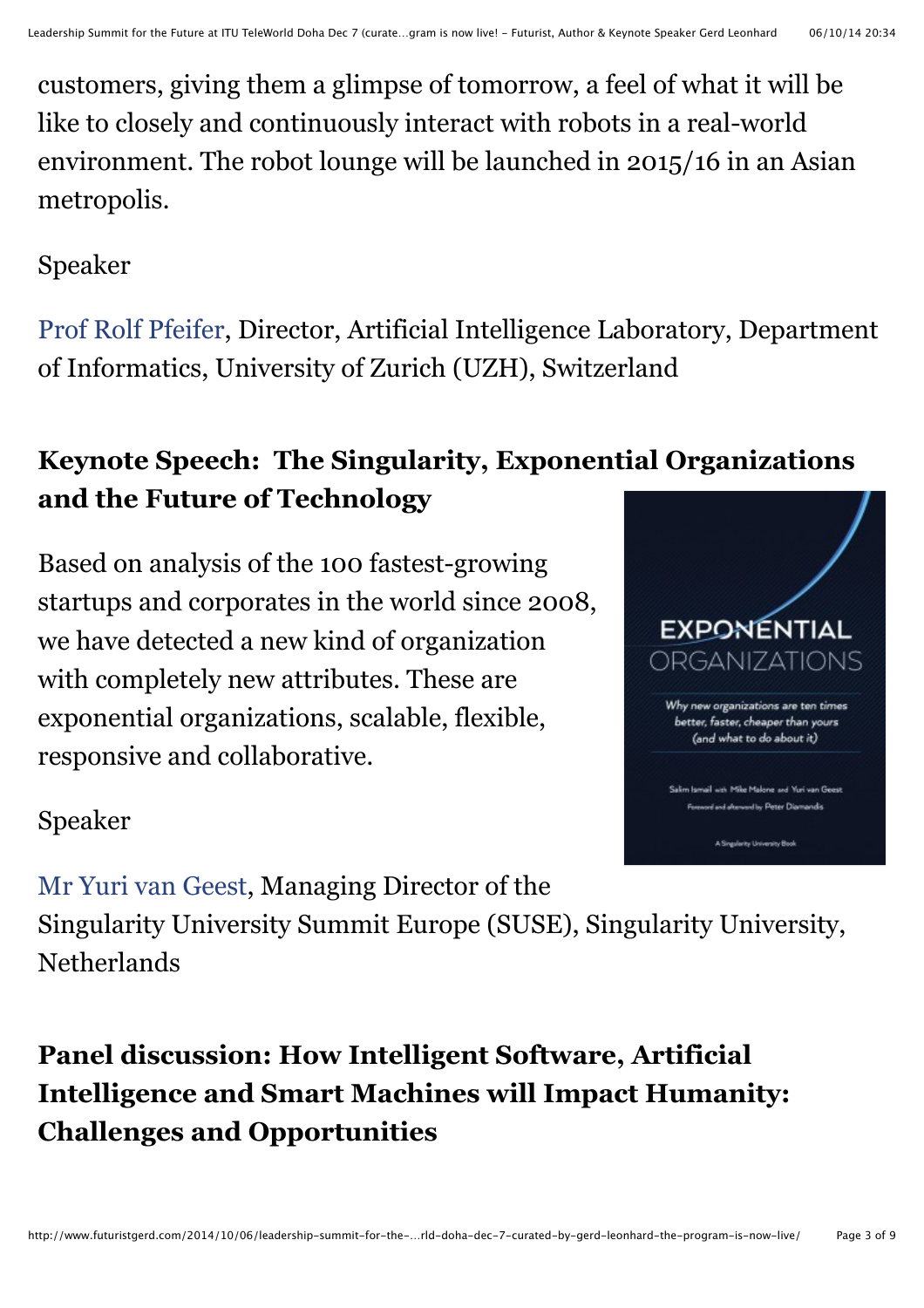Technology has now reached a pivot point where exponential leaps in machine intelligence, interfaces and design are certain. The combination of big data, social media, mobile broadband and cheap mobile devices as well as rapid advances in machine learning, semantic understanding, artificial intelligence and robotics will change our society, culture and economics forever. Technological unemployment seems like a certainty, privacy-as-we-know-it may be of thing of the past, robots will become the new normal, and smart – even self-learning – technology is already appearing in many consumer products from wristwatches to kitchen appliances to sensor networks and medical devices. Where will this development take us by 2020? Will augmented humans become normal? What are the benefits for society and people, and what may some of the unintended consequences be? Will we need regulation to deal with tremendous new possibilities? Who will define what is allowed and what is not? If the so-called singularity is near, and if indeed 'technology has no ethics' and 'software is eating the world', what will happen to stilllinear humans in a rapidly technologized world?

Speakers (among others, tba)

[Prof Rolf Pfeifer,](http://www.itu.int/net4/Telecom/webs/TelecomWorld/participant/description/1200032355) Director, Artificial Intelligence Laboratory, Department of Informatics, University of Zurich (UZH), Switzerland

[Mr Yuri van Geest,](http://www.itu.int/net4/Telecom/webs/TelecomWorld/participant/description/1200016847) Managing Director of the Singularity University Summit Europe (SUSE), Singularity University, Netherlands

[Mr Gerd Leonhard,](http://www.itu.int/net4/Telecom/webs/TelecomWorld/participant/description/1200026424) Futurist and CEO, The Futures Agency, Curator and Moderator of the Leadership Summit

#### **Video Session: Futuristic Products and Services**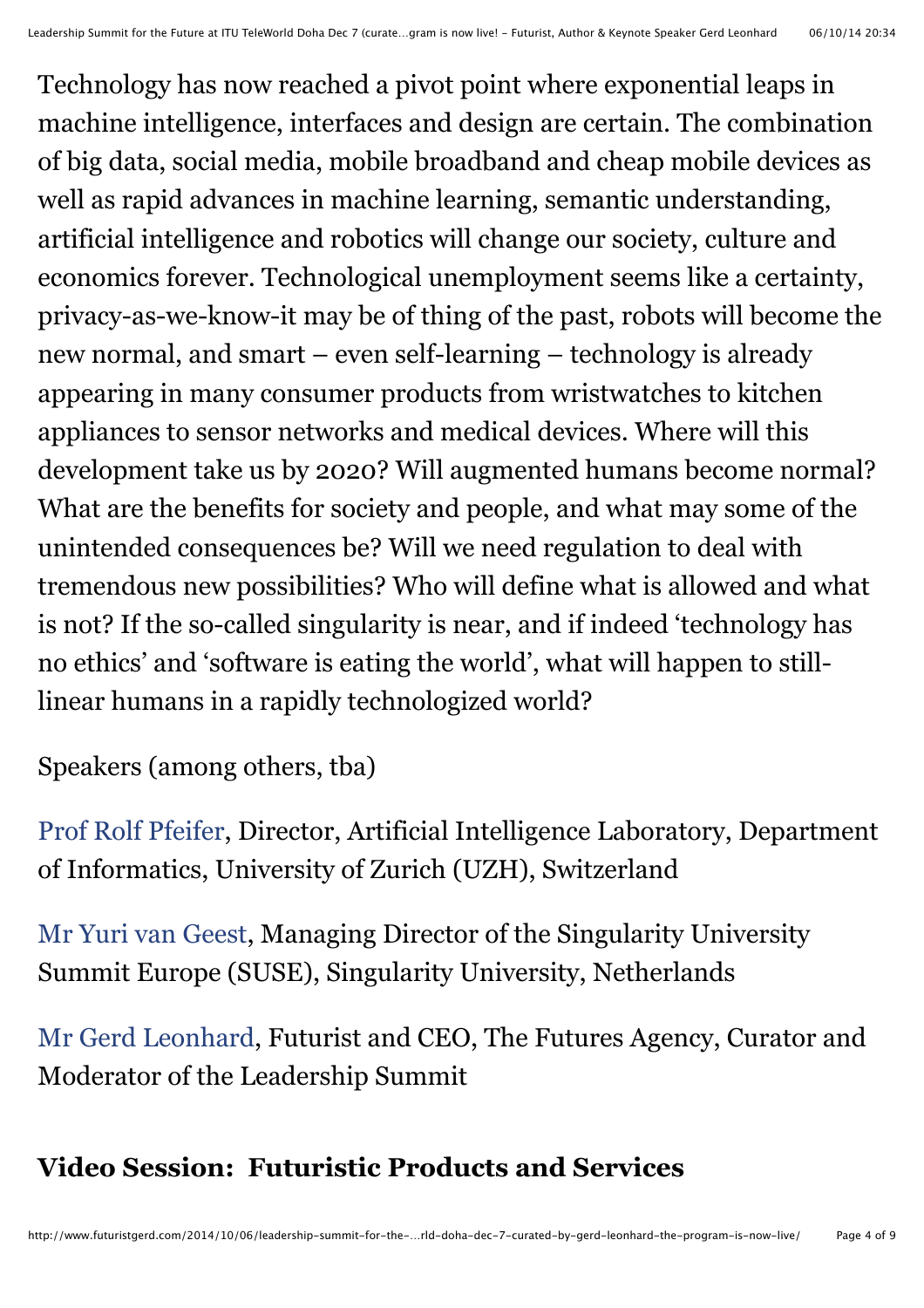A look at some of the products, services and applications on the cuttingedge of technology today, but set to shape our experience of tomorrow and the near future with sometimes unpredictable consequences.

#### Moderator

[Mr Gerd Leonhard,](http://www.itu.int/net4/Telecom/webs/TelecomWorld/participant/description/1200026424) Futurist and CEO, The Futures Agency, Curator and Moderator of the Leadership Summit

# **Keynote Speech: The Key Demographic and Data Trends Impacting the ICT Sector in the Next Decade**

Speaker

[Prof Hans Rosling,](http://www.itu.int/net4/Telecom/webs/TelecomWorld/participant/description/1200031935) Edutainer and Chairman, Gapminder, Sweden



Coffee Break

16:00 – 16:30

# **Keynote Speech: The Zero Marginal Cost Society – and What This Means for Telecom and ICT \*presented by Cisco**

The first new economic paradigm to evolve since the onset of capitalism and socialism in the 19<sup>th</sup> century is now emerging on the world stage – the Collaborative Commons. The trigger



for this transformative new economic system is the zero marginal cost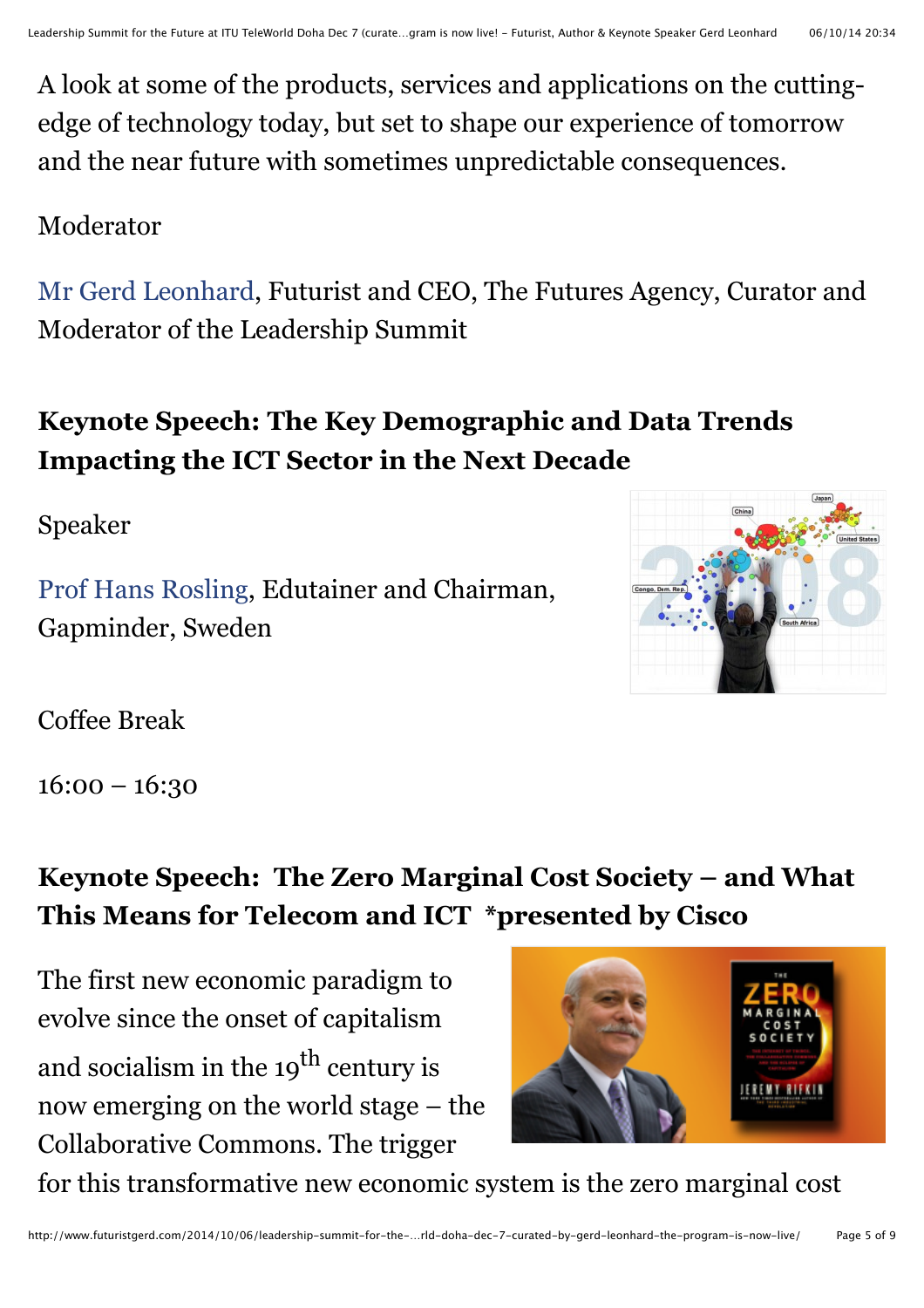phenomenon, which has already wreaked havoc across the information goods sectors as millions of consumers begin to produce and share their own music, video and news at near zero marginal cost, bypassing the capitalist market. The expansion of the Internet of Things will bring this phenomenon to the world of physical goods and services, allowing millions of people to produce and share their own green electricity, 3D printed products and other products and services at near zero marginal cost. We are seeing a shift from exchange value in the capitalist market to shareable value in the Collaborative Commons as a younger generation transitions from ownership to access. We are witnessing a whole new hybrid economy – part capitalist market and part Collaborative Commons – that will transform our economic life in the years ahead.

#### Speaker

[Mr Jeremy Rifkin,](http://www.itu.int/net4/Telecom/webs/TelecomWorld/participant/description/1200032634) Founder and President, The Foundation on Economic Trends, Live from Washington

# **Keynote Speech: The End of Competitive Advantage – and What This Could Mean for the Telecommunications and ICT Sector**

In an economic environment in which competitive advantages are increasingly short-lived and unpredictable changes in technology can upend once-stable systems, leaders need to be challenging taken-for-



granted assumptions about what the future will hold. In this provocative talk, Columbia Business School's Rita Gunther McGrath will describe a new playbook for strategy and how information and communications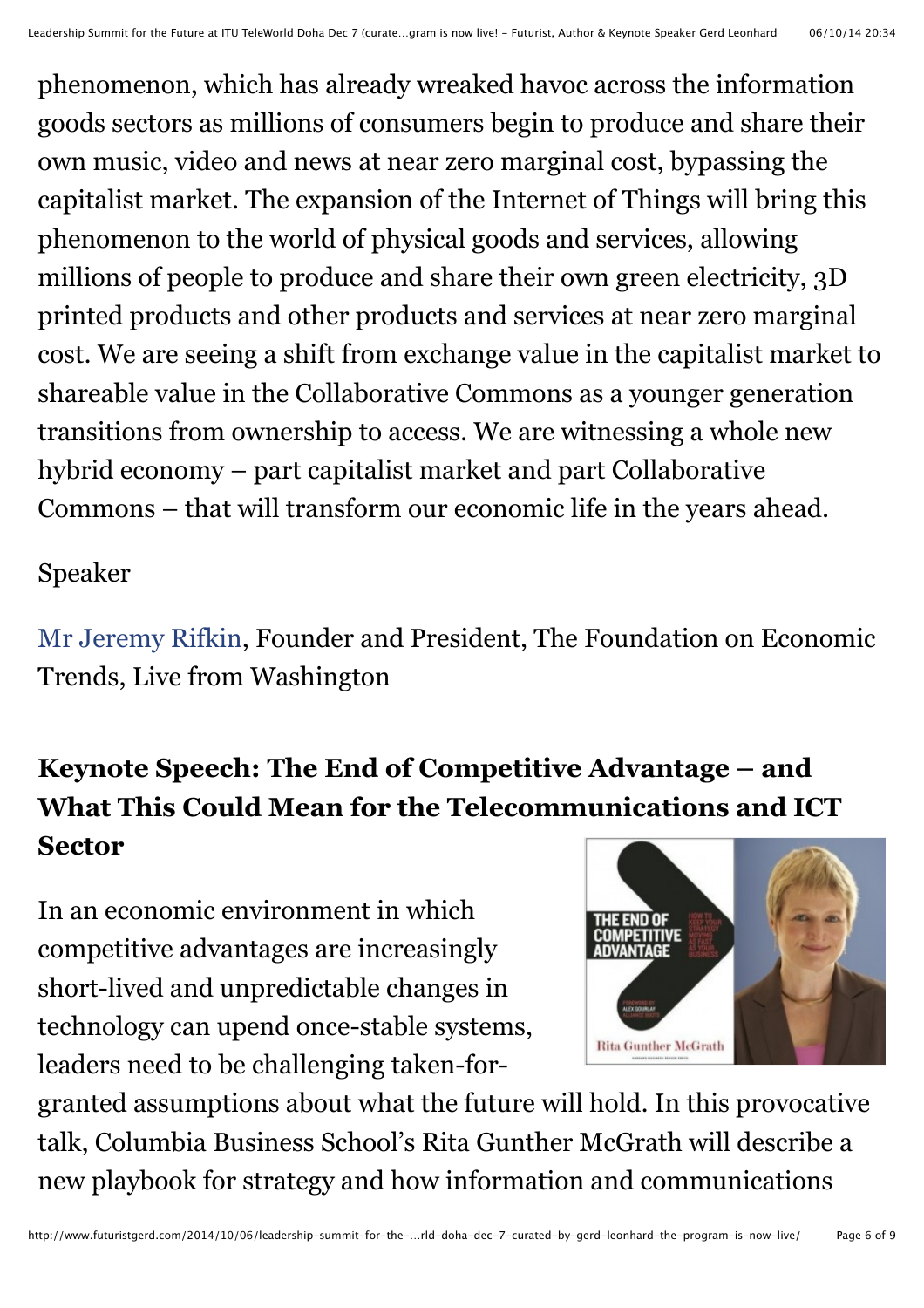### technologies need to be built to adapt.

#### Speaker

[Prof Rita Gunther McGrath,](http://www.itu.int/net4/Telecom/webs/TelecomWorld/participant/description/1200031938) Professor, Columbia Business School, USA

## **Keynote Speech: How Governments Can Prepare for a Hyper-Connected Future"**

The next two decades will see society, business, government and the lives of individuals being transformed beyond all recognition by a powerful set of interconnected forces and developments, characterised by ultra-fast communication, widespread adoption of robotics and artificial intelligence and the 'internet of life' – embedding connected sensors and intelligence in everything from roads to our clothing. At the same time

business and industry sectors will reshaped through new business models, advanced manufacturing techniques such as 3D and 4D printing, synthetic biology, grown structures and a multi-sensory and highly immersive internet. The number and complexity of resulting issues for policy makers is growing all the time and the pace of change is



quickening. What are the critical actions and options for governments to ensure they are preparing society for the impact of developments shaping the next two decades? How can we create the foundations for the sectors of the future, encouraging innovation and facilitating entrepreneurship? How can we equip society for radical advances in human health and life expectancy, rethink the education system to meet the changing learning needs of all age groups, or develop new economic models to accommodate the rise of behaviours such as barter, resource sharing and freecycling?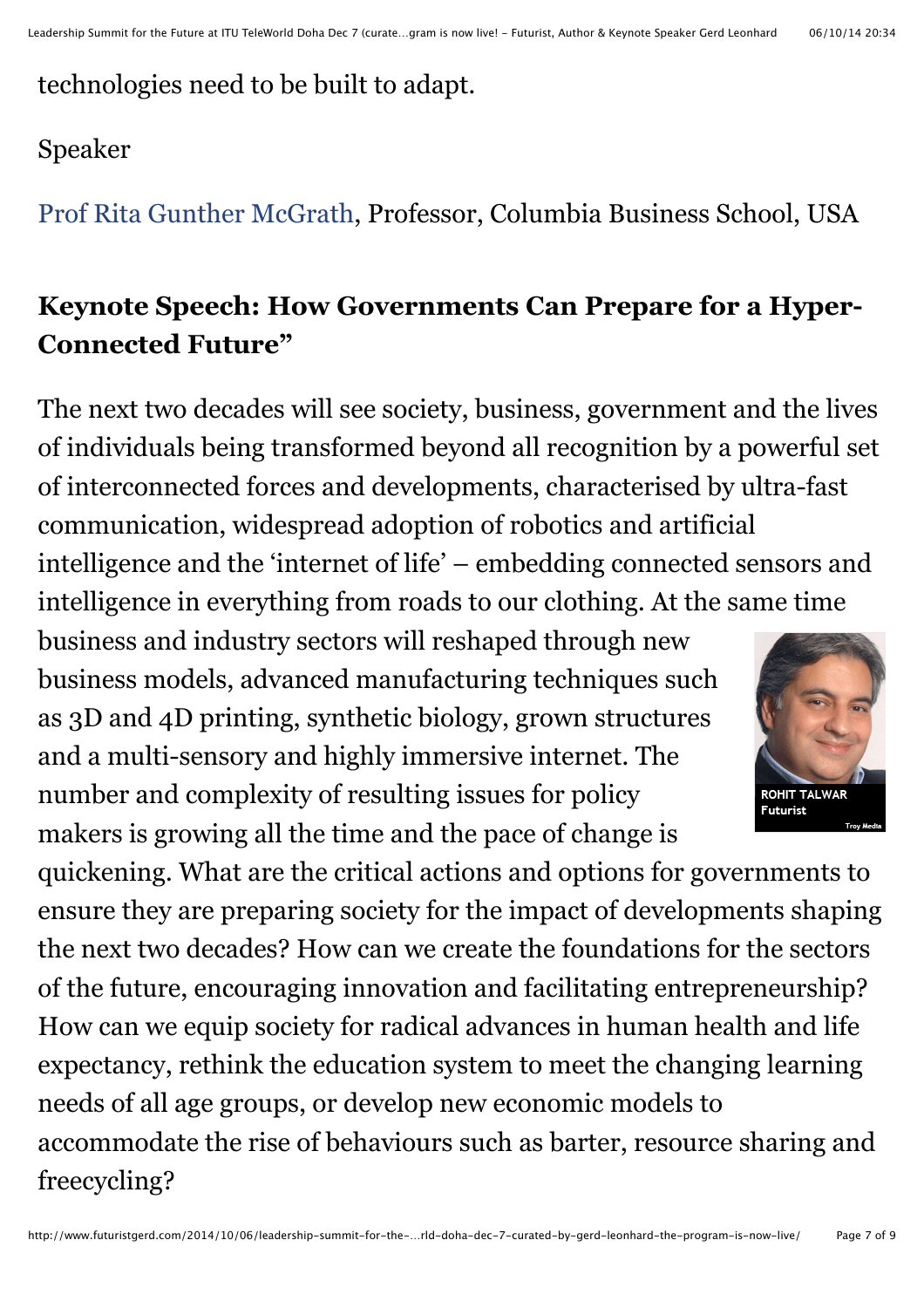#### Speaker

[Mr Rohit Talwar,](http://www.itu.int/net4/Telecom/webs/TelecomWorld/participant/description/1200013802) Chief Executive Officer, Fast Future Research United Kingdom

# **Keynote Speech A New, More Dynamic Role for Telecoms in the Digital Economy**

The digital economy is evolving fast across all parts of the world, creating huge efficiency gains but also enormous upheaval and disruption to traditional business. Telecoms operators have a golden opportunity to rethink the scope of their role in this changing world, to leverage their latent assets and capabilities to support new levels of innovation in Digital Healthcare, Education, Commerce, Money, Content and Social Inclusion, increasing their value to citizens, consumers, and businesses

as a result and creating new growth stories for shareholders and investors.

#### Speaker

[Mr Simon Torrance,](http://www.itu.int/net4/Telecom/webs/TelecomWorld/participant/description/1200018695) CEO, Metaflight

# **Panel Discussion: Global Digital Transformation – Challenges and Opportunities**



We have heard many exciting and some potentially worrisome things today – all of them pointing towards the fact that in the very near future rapid changes in just about every segment of our lives are certain. Therefore, our societies, our businesses and our economic logic must not